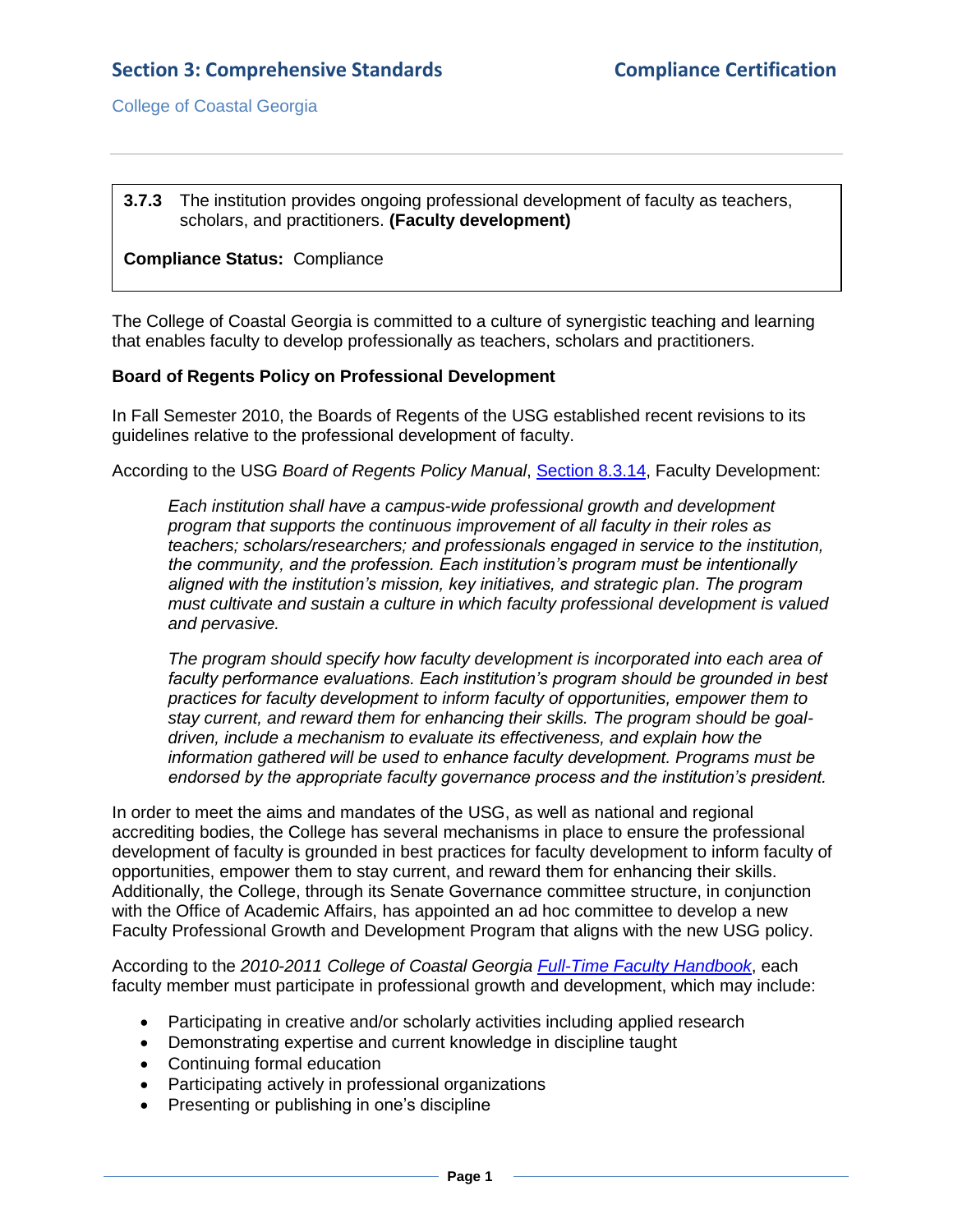College of Coastal Georgia

In terms of development and lifelong learning activities, the College promotes:

- Practicing clinically in one's discipline
- Consulting in one's discipline
- Earning academic honors/awards
- Achieving professional certification and/or maintaining required licenses/certificates
- Professional growth and development shall be evaluated by examining such matters as activities in professional societies (memberships, attendance at conventions, leadership roles, serving as panelists or commentators, presenting papers, etc.)

Achievement of professional development is part of the annual evaluation of College faculty.

#### **Campus Workshops**

The College provides workshop opportunities for faculty development on campus throughout the academic year, including *Linking Cooperative Learning to the Research on How People Learn*, *Using Structured Group Work to Promote Deep Learning*, *General Education*, *Generation NeXt*, *SACSCOC Reaffirmation – Preparing for Compliance and QEP*, and *Service Learning: Bridging the Classroom AND the Community*. Notices of workshops are sent electronically with appropriate follow up reminders two days prior to the scheduled workshop. Following each workshop, an evaluation form is given to participants to assess the workshop attended in an effort to improve professional development workshops in future years.

The College also promotes and supports a Coastal Georgia Scholar's Program, a series of academic lectures [\(sample\)](3.7.3.cCoastalScholarsSample.pdf#page=1) provided during the academic year, covering a wide variety of topics and issues from the arts to physics. Presenters normally deliver an approximately 45 minute presentation followed by 10-15 fifteen minutes of questions and comment from the audience.

### **New Faculty Orientation**

At the beginning of each academic year, the College offers a new faculty orientation prior to the start of classes. These two-day events provide new faculty with an opportunity to meet College administrations, faculty and staff, as well as learn about policies and procedures, pedagogy and technology on campus. The program is coordinated by the Associate Vice President for Academic Affairs and involves a cross-campus representation of faculty and staff making presentations at various sessions throughout the orientation period.

#### **New Part-Time Faculty Orientation**

At the beginning of each academic year, the College offers a part-time faculty orientation on both the Brunswick and Camden campuses. In this orientation, many topics are covered, including pedagogy, College procedures, and access to technological services and resources. Lead faculty in each of the discipline areas provide mentoring sessions.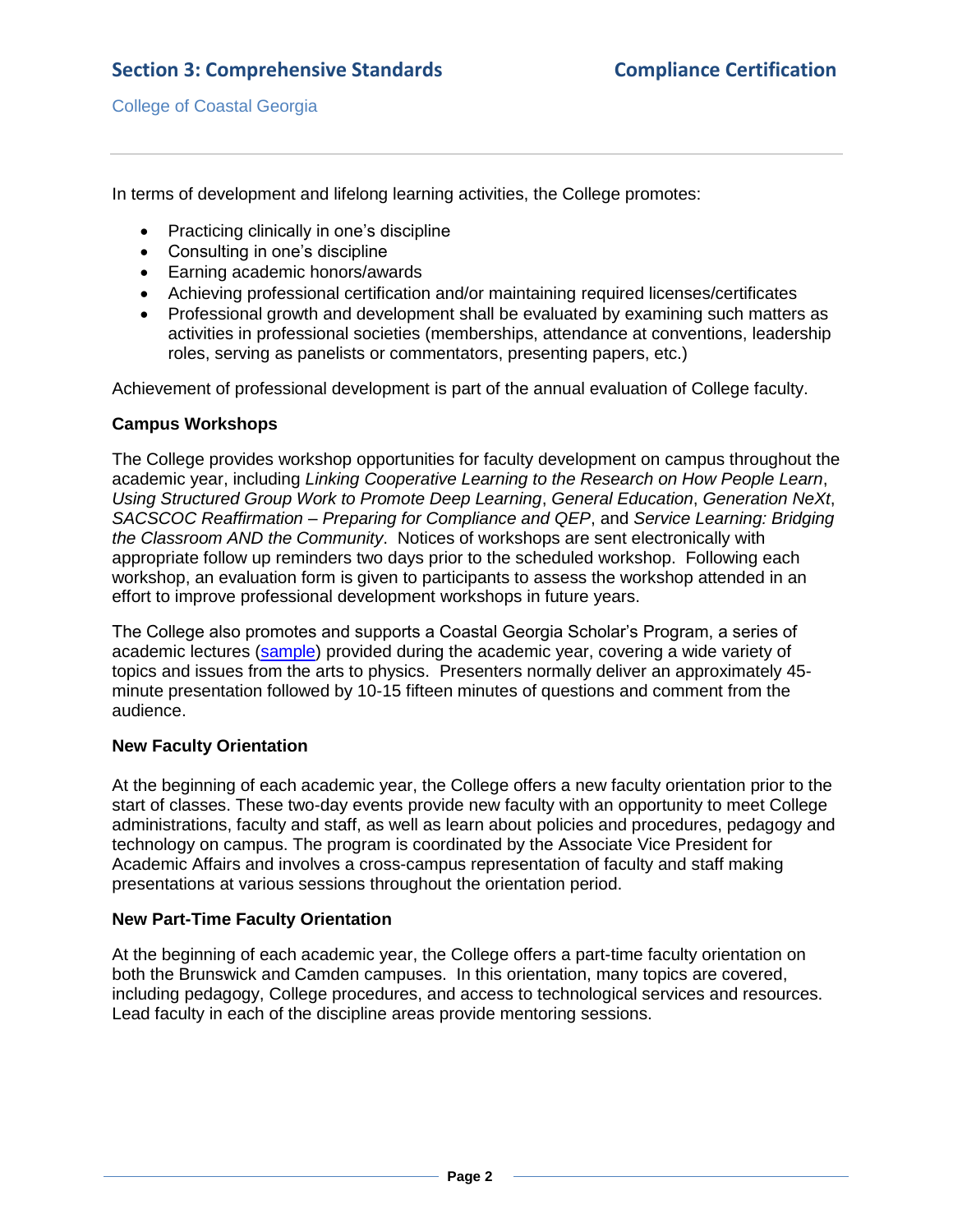College of Coastal Georgia

#### **Program Development**

The College is dedicated to the professional development and education of its faculty and staff. Accordingly, periodic training needs assessments have been disseminated to assist in identifying those topical areas in which training would be most valuable to faculty and staff. From these results, professional development plans for faculty and staff have been developed and implemented accordingly. Additionally, an information technology professional development plan was developed for all faculty and staff. The results of the survey were also shared with the Office of Academic Affairs to assist in the establishment of a faculty professional development plan. Finally, a [Professional Development Calendar](3.7.3.dProfDevelopmentCalendar.pdf#page=1) was developed, and continues to be populated as training sessions are considered and adopted.

#### **Faculty Training/Instructional Technology Services**

Instructional Technology (IT), in concert with Human Resources and the Office of Academic Affairs, provides annual workshops designed to provide instruction to a group of faculty on relevant topics in instructional technology, including online course management system, Blackboard, the in-house student advising system and the student management system, COAST.

#### **Opportunity Support**

In support of off-campus professional development opportunities, travel funds are provided annually by the Office of Academic Affairs. Funds are dispersed through the offices of the Dean in each of the five Schools.

The Vice President for Academic Affairs also provides the Faculty Senate's Committee on Faculty Welfare and Development (CFWD) with a specific budget funded by the College's Foundation for the sole purpose of supporting faculty travel to professional conferences and workshops. Proposals are solicited and reviewed by the CFWDC, which, at its discretion, awards funds to individual faculty – [sample listing of professional development activities.](3.7.3.eFacultyProfDevActivities.pdf#page=1) Faculty members who are awarded funding are required to make a presentation to their peers once they have undertaken a conference and/or workshop in an effort to share their experiences and obtain useful feedback.

#### **Leadership/Mentorship Opportunities**

The College offers leadership/mentorship opportunities for its faculty that typically consist of senior members working alongside junior ones, as well as through leadership classes and seminars offered through partnerships with the local community and state agencies.

#### **Governor's Teaching Fellows Program**

The College has had several faculty members participate in the Governor's Teaching Fellows (GTF) Program designed for faculty members who teach at accredited public or private colleges or universities in the state of Georgia (other than the University of Georgia) to address statewide need to improve undergraduate instruction. Programs focus on an array of instructional, technological, and professional topics that emerge from the interests and needs of the participants. Participants are selected on the basis of their teaching experience, on their ability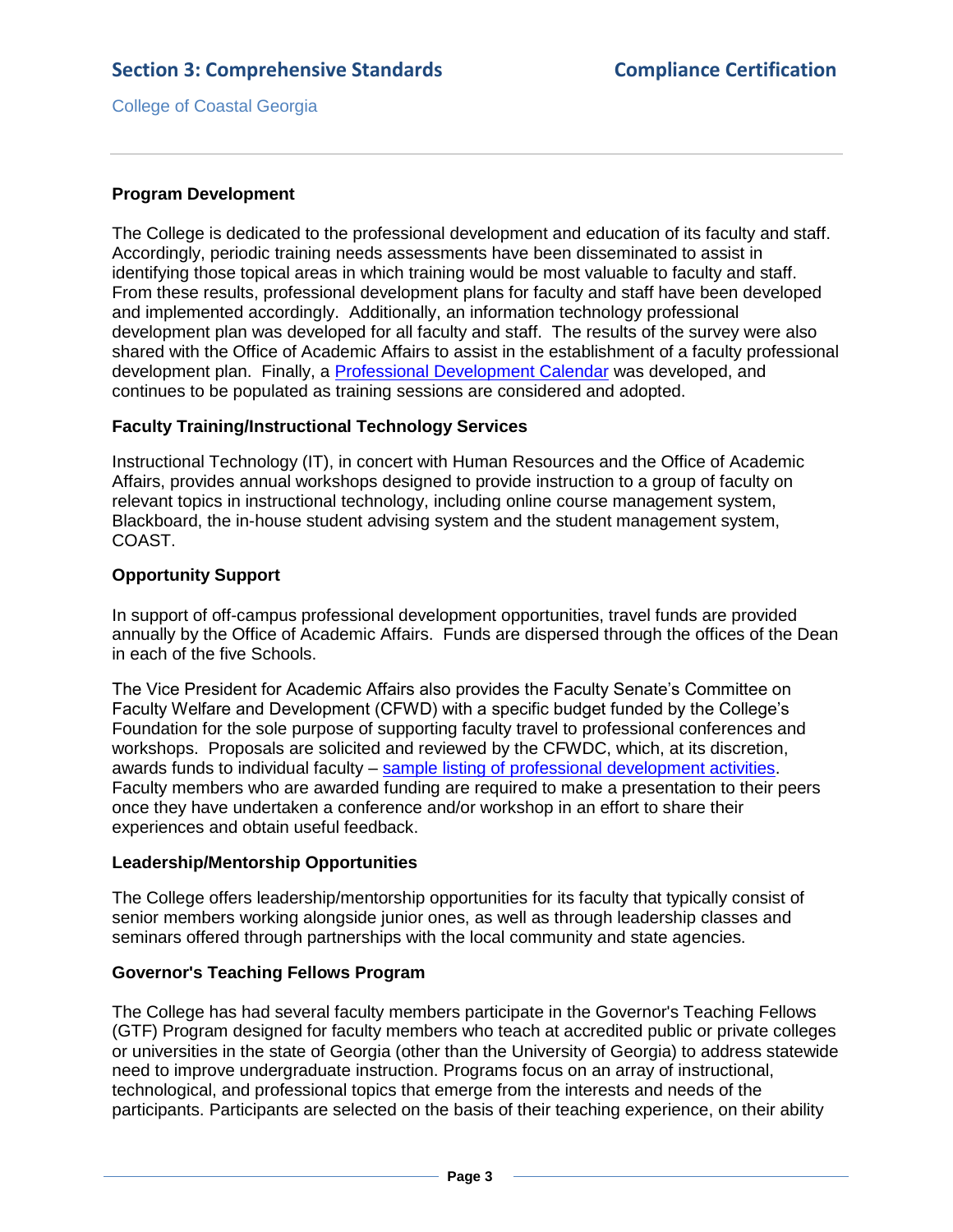College of Coastal Georgia

to have an impact on their own campuses and on a strong commitment by their home institution for release time and other forms of support for the duration of their participation in the program. The Governor's Teaching Fellow Program represents a strong and tangible commitment to the continuing development of both public and independent higher education in the state of Georgia. In Spring Semester 2011, one College faculty member was selected for this prestigious program.

#### **USG Faculty Development**

The College has also had several faculty participate in workshops and programs offered by the [USG Office of Faculty](3.7.3.fUSGFacultyDevelopment.pdf#page=1) Development that promotes faculty and student success by encouraging the use of 21st Century teaching and learning pedagogies.